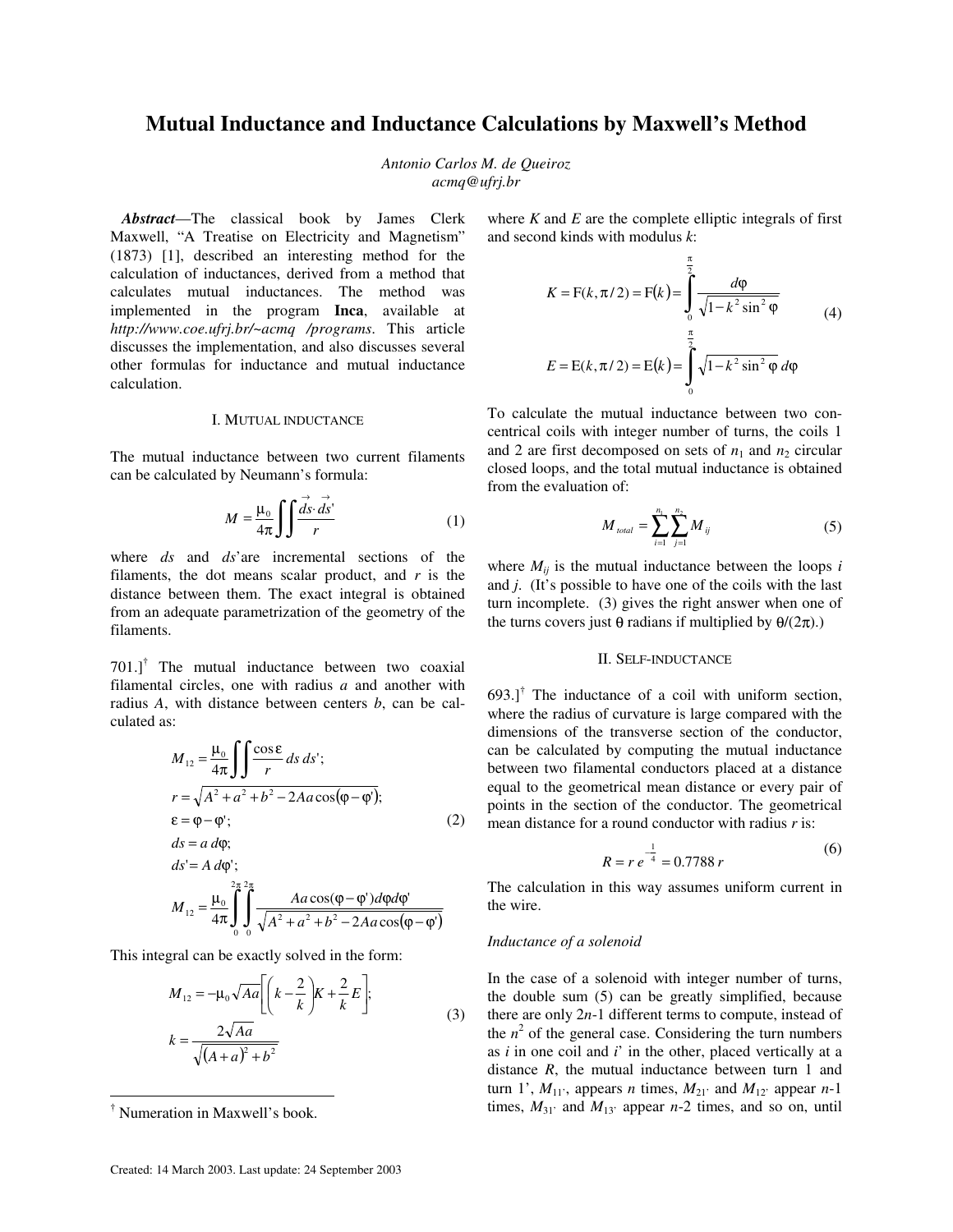$M_{n1}$  and  $M_{1n}$  that appear just 1 time. If the image coil were assembled outside or inside, instead of above, just *n* different terms would be necessary, but the coils would be different, and the error probably larger. See Kirchhoff's formula below for a similar approach.

The Pascal routine used in Inca (with the drawing routines and messages removed) is shown below:

```
{
Inductance of a solenoid by Maxwell's
method, using elliptic integrals
Rounds the number of turns, n≥1
}
function MaxwellLEl(n, h, r, b, d:real):real;
var
  a1,c,b1b2,RM,z1,z2,z10,soma,turn1,
   turn2:real;
  v, vt:integer;
begin
   vt:=round(n);
   RM:=d/2*exp(-0.25); {g. m. d.}
  a1:=h/vt;
   b1b2:=RM;
   z10:=b+a1/2;
   z1:=z10;
   z2:=z10;
   for v:=1 to vt do begin
    c:=2*r/sqrt(sqr(2*r)+sqr(zl-z2-b1b2));EF(c);
    turn1:=-r*(c-2/c)*Fk+(2/c)*Ek):
     if v=1 then soma:=vt*turn1
     else begin
      c:=2*\sqrt{r}\sqrt{sqrt(2+r)(2+r)}+sqrt(21-z^2+b1b^2)};
      EF(C);turn2:=-r*((c-2/c)*Fk+(2/c)*Ek);
      soma:=soma+(vt-(v-1))*(turn1+turn2);
     end;
    z1:=z1+a1; end;
   MaxwellLEl:=4e-7*pi*soma;
end;
```
## *Flat and conical coils*

A conical of flat coil doesn't admit this simplification, but can still be decomposed in a series of circular rings. The mutual inductance between two coaxial conical coils can be still calculated by (5), and the self inductance can be calculated as the mutual inductance between two identical coils separated by (6).

## *Evaluation of the elliptic integrals*

The complete elliptic integrals can, in principle, be evaluated by the series:

$$
K = \frac{\pi}{2} \left\{ 1 + \left(\frac{1}{2}\right)^2 k^2 + \left(\frac{1 \cdot 3}{2 \cdot 4}\right)^2 k^4 + \left(\frac{1 \cdot 3 \cdot 5}{2 \cdot 4 \cdot 6}\right)^2 k^6 + \cdots \right\}
$$
  
\n
$$
E = \frac{\pi}{2} \left\{ 1 - \left(\frac{1}{2}\right)^2 k^2 - \left(\frac{1 \cdot 3}{2 \cdot 4}\right)^2 \frac{k^4}{3} - \left(\frac{1 \cdot 3 \cdot 5}{2 \cdot 4 \cdot 6}\right)^2 \frac{k^6}{5} - \cdots \right\}
$$
 (7)

A problem is that if *R* is much smaller than the radius of the loops, the modulus  $k$  in (3) tends to 1 in the integrals involving a turn and its adjacent copy, and the evaluation of *K* becomes problematic. The series converges very slowly, and easily millions of terms must be used. Numerical integration is an alternative when this happens, but it must be performed with high resolution due to the large derivatives of the integrand close to the end of the interval (about 100000 intervals with an uniform Simpson's rule are necessary for good precision up to  $k = 0.99999999999$ . It is possible to use different series, that converge quickly for *k* close to 1 [15]. However, a very simple algorithm exists, the AGM (arithmetic-geometric mean) method, the produces accurate values quickly. A Pascal function that evaluates  $F(c)$  and  $E(c)$  using the AGM method, implemented in the Inca program, is:

```
{
Complete elliptic integrals of first
and second classes - AGM method.
Returns the global variables:
Ek=E(c) and Fk=F(c)Doesn't require more than 7 iterations for
c between 0 and 0.9999999999.
Reference: Pi and the AGM, J. Borwein and
P. Borwein, John Wiley & Sons.
}
procedure EF(c:real);
var
   a,b,a1,b1,E,i:real;
begin
  a: =1:b:=sqrt(1-sqr(c));
 E:=1-sqr(c)/2; i:=1;
  repeat
    a1:=(a+b)/2;b1:=sqrt(a*b);E:=E-i*sqrt( (a-b)/2);i := 2 * i; a:=a1;
    b:=b1;
  until abs(a-b) < 1e-15;
  Fk:=pi/(2*a); Ek:=E*Fk
```
# end;

## *True spiral coils*

The equation that gives the mutual inductance between two general coaxial conical coils is a more general version of (1) (see fig. 1):

$$
M_{12} = \frac{\mu_0}{4\pi} \int_0^{2\pi u_1} \int_0^{2\pi u_2} \frac{dx_1 dx_2 + dy_1 dy_2 + dz_1 dz_2}{\sqrt{(x_1 - x_2)^2 + (y_1 - y_2)^2 + (z_1 - z_2)^2}} \tag{8}
$$

where, for  $i=1$  and 2:

$$
g_i = \frac{s_i - r_i}{2\pi n_i}; \quad a_i = \frac{h_i}{2\pi n_i};
$$
  
\n
$$
x_i = (r_i + g_i\theta_i)\cos\theta_i; \quad y_i = (r_i + g_i\theta_i)\sin\theta_i;
$$
  
\n
$$
z_i = a_i\theta_i + b_i;
$$
  
\n
$$
dx_i = [-y_i + g_i\cos\theta_i]d\theta_i; \quad dy_i = [x_i + g_i\sin\theta_i]d\theta_i;
$$
  
\n
$$
dz_i = a_i d\theta_i
$$
\n(9)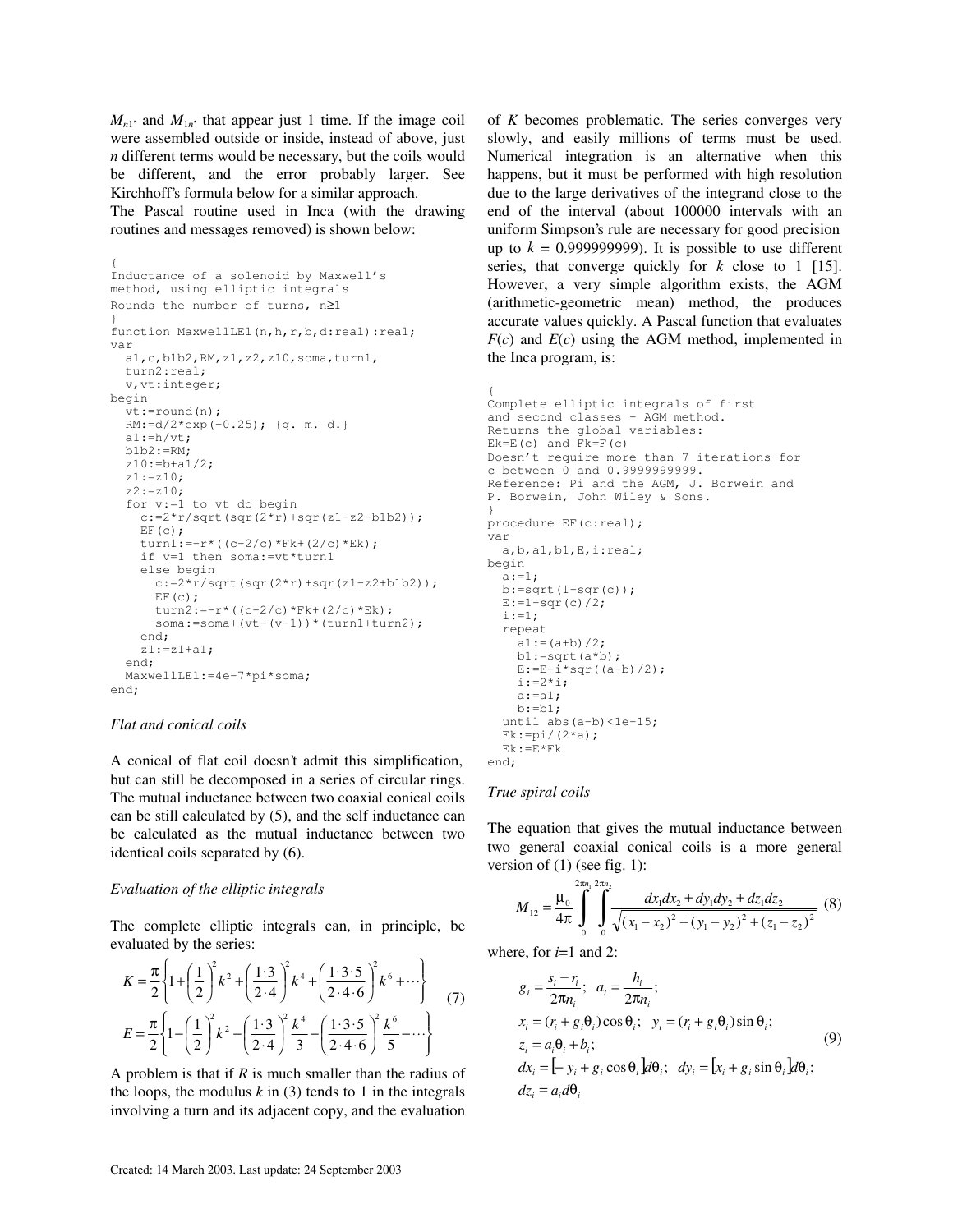It's assumed that both spirals start at the same angle. This apparently irreductible integral [7] can be solved numerically. The self-inductance of a conical coil can be calculated by considering two identical coils separated by a vertical distance R', that is R with a small correction for the inclination of the wire:

$$
R' = R \frac{\sqrt{(h/n)^2 + (2\pi r)^2}}{2\pi r}
$$
 (10)



Fig. 1. Conical coil.

where  $h$  is the height of the coil,  $r$  is the radius of the turns (always measured between wire centers), and *n* is the number of turns. For a conical coil, the geometrical average of the radii is used, and the correction is approximate (the distance between wires varies along two stacked identical conical coils). The numerical integration must be done with high resolution, due to the small distance between the filaments.

#### *True solenoidal coils*

For solenoidal coils, considering two coaxial solenoids with radii  $r_1$  and  $r_2$ , numbers of turns  $n_1$  and  $n_2$ , heights  $h_1$  and  $h_2$ , and base heights  $b_1$  and  $b_2$ , (8) becomes:

$$
M = \frac{\mu_0}{4\pi} \int_0^{2\pi r_1} \int_0^{2\pi r_2} \frac{(r_1 r_2 \cos(\varphi - \varphi') + a_1 a_2) d\varphi d\varphi'}{\sqrt{r_1^2 + r_2^2 - 2r_1 r_2 \cos(\varphi - \varphi') + (a_1 \varphi - a_2 \varphi' + b_1 - b_2)^2}}
$$
(11)

where  $a_1=h_1/(2\pi n_1)$  and  $a_2=h_2/(2\pi n_2)$ .

For the self-inductance calculation, the program uses two identical coils separated vertically by R' (10). The same simplification of the case with circular windings appears, with only 2*n* integrations over single turns being necessary for the evaluation of the integral.

## III. EXPLICIT FORMULAS FOR INDUCTANCE

The Inca program also implements several formulas reported in the literature for the calculation of inductances of solenoids. In all cases, the formulas were adapted for inductances in Henrys and dimensions in meters.

Wheeler's approximate formula [2], for solenoids. Works well when the turns are closely spaced, giving a result similar to Lorenz' formula (14). A version of it for dimensions in meters is:

$$
L = \mu_0 \frac{\pi r^2 n^2}{h + 0.9r}
$$
 (12)

Wheeler's formula for flat coils [2] can be put in the form:

$$
L = \frac{\mu_0}{4\pi} \frac{1000}{2.54} \frac{(r+s)^2 n^2}{60s - 28r}
$$
 (13)

Lorenz' formula [3], models a solenoid as a cylindrical current sheet, and works well for solenoids with thin windings of closely spaced turns. This equation is seen in several texts (see (16)) with slightly different equivalent forms:

$$
L = \mu_0 \frac{8r^3}{3\varepsilon^2} \left[ -1 + \frac{2k^2 - 1}{k^3} E + \frac{1 - k^2}{k^3} K \right];
$$
  

$$
k^2 = \frac{4r^2}{h^2 + 4r^2}; \quad \varepsilon = \frac{h}{n}
$$
 (14)

Kirchhoff's formula [4], decomposes the coil in circular turns, as done in Maxwell's method, and combines mutual inductances between turns calculated by elliptic integrals with  $f(0)$ , an approximation for the selfinductance of a single loop.  $\alpha$  is the wire radius. For the case of a solenoid (the formula below) there is a simplification similar to the one described for Maxwell's method, with only *n* different mutual inductances that are calculated by Maxwell's formula:

$$
L = nf(0) + 2(n-1)f(\varepsilon) + 2(n-2)f(2\varepsilon) + \dots + 2f((n-1)\varepsilon),
$$
  
\n
$$
f(z) = \mu_0 \frac{r}{k} [(2 - k^2)K - 2E]
$$
  
\n
$$
k^2 = \frac{4r^2}{4r^2 + z^2};
$$
  
\n
$$
f(0) = \mu_0 r \left( \text{Ln} \frac{8r}{\alpha} - \frac{7}{4} \right) \varepsilon = \frac{h}{n}
$$
 (15)

This formula can be easily adapted for coils of any shape that can be decomposed into coaxial circular rings. Russell  $[15]$  gives a derivation of  $f(0)$ , as an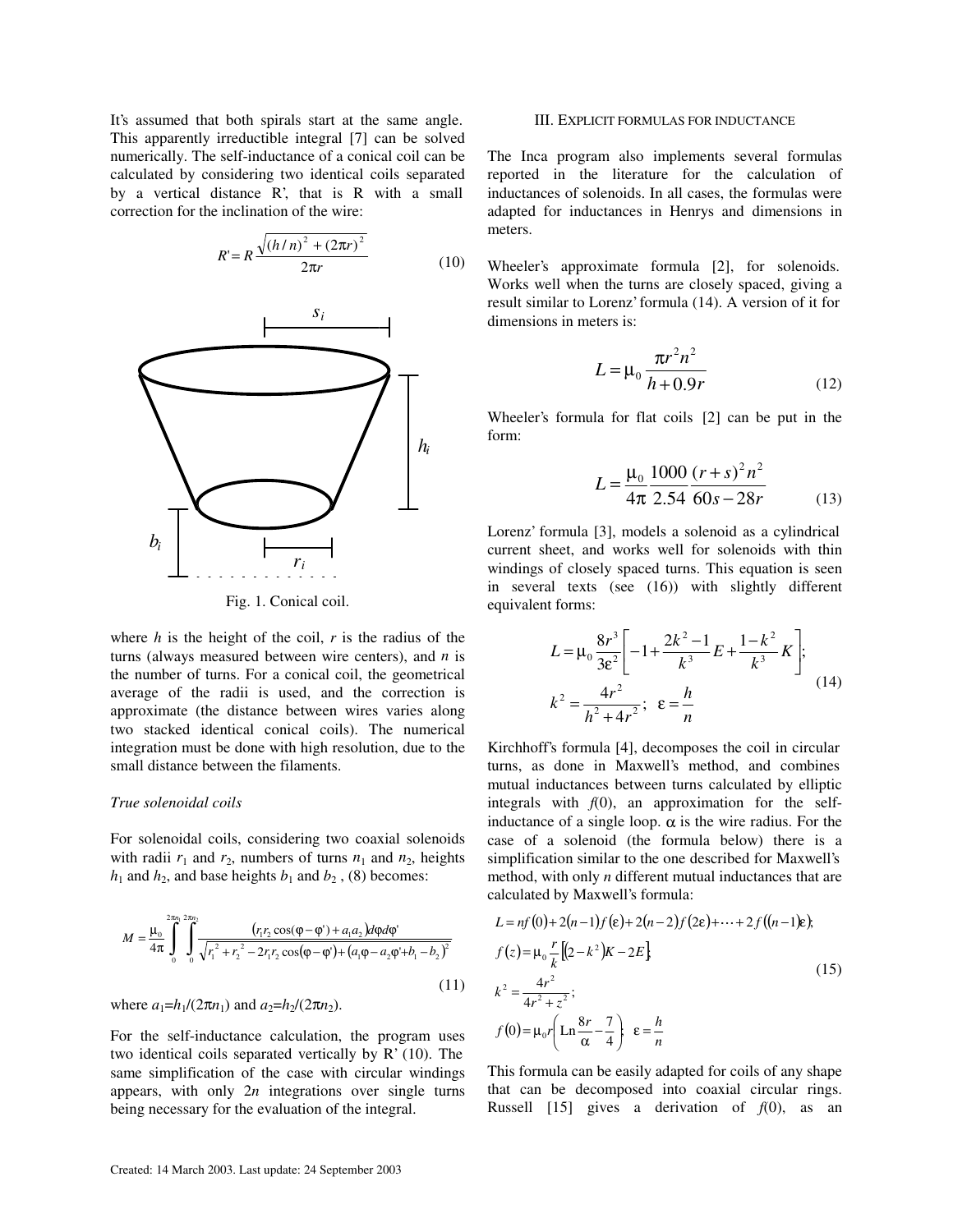approximation for an expression using elliptic functions:

$$
f(0) = \mu_0 r \left( 2(K - E) + \frac{1}{4} \right)
$$
  

$$
k = \frac{r - \alpha}{r}
$$
 (16)

Snow's formula [5][6] adds a complicated correction to Lorenz' formula. The result is similar to Maxwell's or Kirchhoff's formulas using circular turns, but the calculation is faster, without the summation. *a* is the coil radius, *b* is the coil height, and *c* is the wire diameter. The number of turns *n* shall be integer:

$$
p = \frac{2a}{b}; \quad \theta = \tan^{-1} p; \quad k = \sin \theta; \quad k' = \cos \theta; \quad z = \frac{\pi nc}{b};
$$
\n
$$
L = \frac{\mu_0}{4\pi} \left\{ \frac{8n^2 a \pi}{3} \left[ \frac{K + (p^2 - 1)E}{k} - p^2 \right] + \right.
$$
\n
$$
+ 2\pi a \left[ 2n \left( \frac{1}{4} - \ln z \right) + \frac{1}{3} \ln \left( \frac{2\pi na}{b} \right) - \frac{4}{\pi^2} \left( \frac{E}{k} - 1 \right) \left( 1 + \frac{z^2}{8} \right) - \right] + \frac{2}{3} \left( \frac{K - E}{k} - \frac{kK}{2} \right) - \frac{k'}{2k} \left( 1 - \frac{k' \theta}{k} \right)
$$
\n
$$
+ b \left( \ln \frac{1 + k'}{1 - k'} + k' \ln 4 \right)
$$
\n
$$
(17)
$$

#### IV. EXPLICIT FORMULAS FOR MUTUAL INDUCTANCE

An interesting solution involving true spiral coils was the formula for the mutual inductance between a circular loop and a true solenoid starting at it plane obtained by John Viriamu Jones [7]. *A* is the radius of the solenoid, *a* the radius of the loop, *p* the height of a turn divided by 2π, Θ is the final angle of the solenoid 2π*n*, and ∏(*k*,*c*) is the complete elliptic integral of the third kind. For solenoids at any distance from the loop,  $M=M_{\Theta_2}M_{\Theta_1}$ . The paper also shows how to compute the mutual inductance between a cylindrical current sheet and a solenoid.

$$
M_{\Theta} = \frac{\mu_0}{4\pi} \Theta(A + a)ck \left[ \frac{K - E}{k^2} + \frac{c'^2}{c^2} (K - \Pi(k, c)) \right];
$$
  
\n
$$
c = \frac{2\sqrt{Aa}}{A + a}; \quad x = p\Theta; \quad c'^2 = 1 - c^2;
$$
\n
$$
k = \frac{2\sqrt{Aa}}{\sqrt{(A + a)^2 + x^2}}
$$
\n(18)

If *c*=1, the second term reduces to zero. The complete elliptic integral of the third kind:

$$
\Pi(k,c) = \int_{0}^{\pi/2} \frac{d\varphi}{(1 - c^2 \sin^2 \varphi) \sqrt{1 - k^2 \sin^2 \varphi}}
$$
(19)

can also be efficiently evaluated by an AGM algorithm [8]. Below is the Pascal routine used in the Inca program, that evaluates simultaneously the three elliptic integrals when they are needed. It requires at most 7 iteractions in the loop:

{ Complete elliptic integrals of first, second, and third kinds - AGM Returns the global variables  $Ek=E(k)$ ,  $Fk=F(k)$ , and  $IIkc=II(k,c)$ Reference: Garrett, Journal of Applied Physics, 34, 9, 1963, p. 2571 } procedure EFII(k,c:real); var a,b,d,e,f,a1,b1,d1,e1,f1,S,i:real; begin  $a:=1$ :  $b:=sqrt(1-sqr(k));$  $d:=(1-sqr(c))/b;$  $e:=\sqrt{c}/(1-sqr(c));$  $f:=0;$  $i := 1/2;$  $S:=i*sqrt(a-b);$  repeat  $a1:=(a+b)/2;$  $b1:=sqrt(a*b);$  $i := 2 * i;$  $S:=S+i*sqrt(al-b1);$  $d1:=b1/(4*a1)*(2+d+1/d);$  $e1:=(d*e+f)/(1+d)$ ;  $f1:=(e+f)/2;$  $a:=a1;$  $b:=b1;$  $d:=d1;$  $e:=e1;$  $f:=f1;$ until (abs(a-b)<1e-15) and (abs(d-1)<1e-15);  $Fk:=pi/(2*a);$  $Ek: = Fk - Fk* (sqrt(k) + S) / 2;$  IIkc:=Fk\*f+Fk; end;

With this formula, the mutual inductance between a coil with circular turns and a true solenoid can be easily calculated, by just adding all the mutual inductances between the individual turns and the solenoid.

The same formula can also be written as (adapting a formula in [8]):

$$
M_{\Theta} = \frac{\mu_{0}}{2} n \left\{ z(K - E) + \frac{(A - a)^{2}}{z} [K - \Pi(k, c)] \right\};
$$
  
\n
$$
z = \sqrt{(A + a)^{2} + x^{2}};
$$
  
\n
$$
k = \frac{2\sqrt{Aa}}{z}; \quad c = \frac{2\sqrt{Aa}}{A + a}
$$
 (20)

Again, the second term disappears if A=a. Another equivalent formula, that instead of the elliptic integral of the third kind uses incomplete elliptic integrals (the limits of the integrals in (4) are from 0 to  $\theta$ ) is [5]: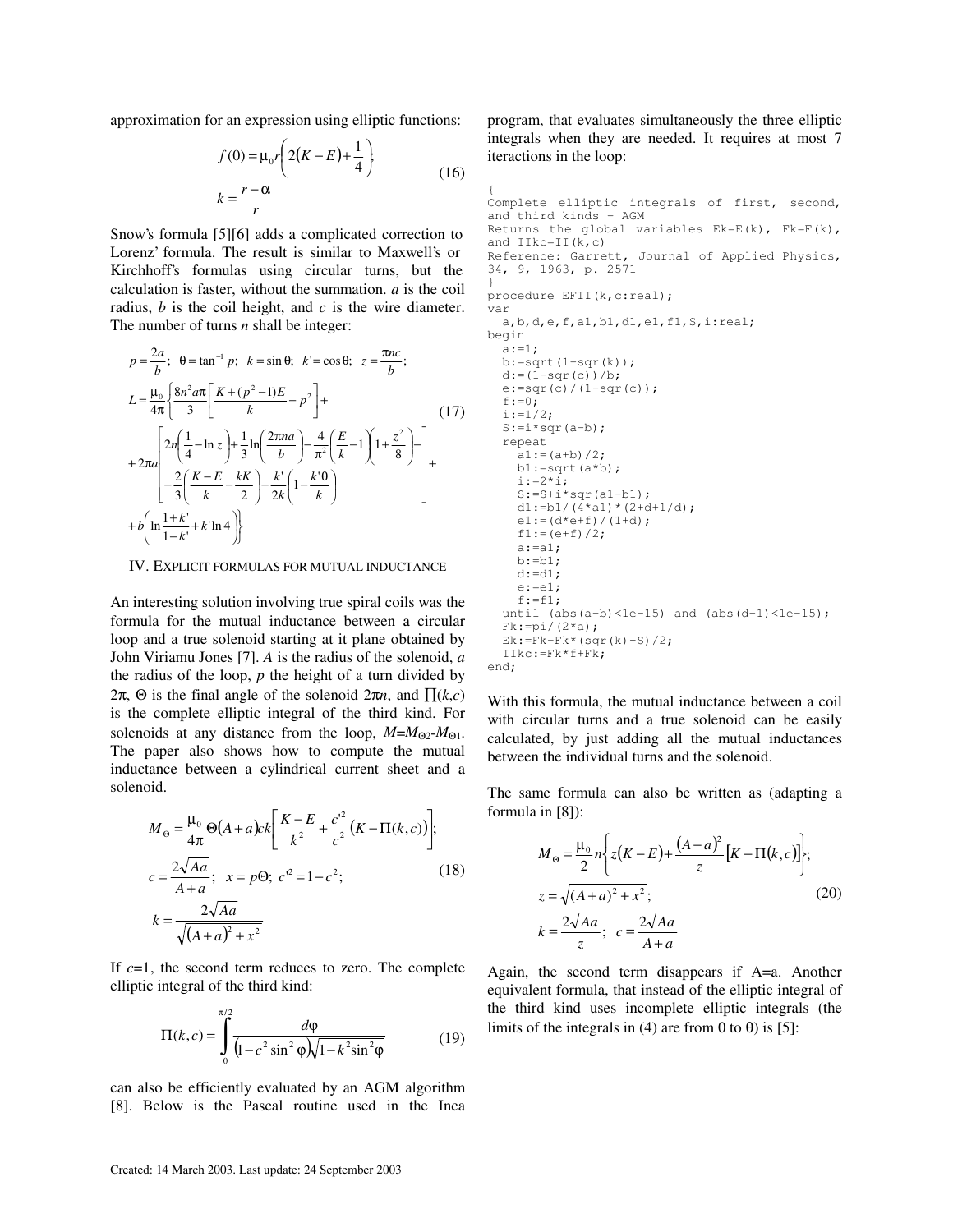$$
M_{\Theta} = \frac{\mu_0}{2} \frac{n}{x} \left\{ \frac{2x\sqrt{Aa}}{k} (K - E) \pm \frac{1}{2} \left[ \frac{2x\sqrt{Aa}}{k} (K - E) \right] \left[ \frac{2x\sqrt{Aa}}{k} (K - E) \right] \right\};
$$
\n
$$
k = \sqrt{\frac{4Aa}{x^2 + (A + a)^2}}; \quad k = \sqrt{1 - k^2}; \quad \Theta = \sin^{-1} \sqrt{\frac{1 + \left(\frac{x}{A + a}\right)^2}{1 + \left(\frac{x}{A - a}\right)^2}}
$$

Curiously, the formula for the mutual inductance between a circular ring and a current sheet solenoid is identical to these formulas, that consider a true filamental solenoid. [7].

A formula for the mutual inductance between two solenoids modeled as current sheets, hinted in [7], is (adapting [5]):

$$
M = \frac{2\pi n_1 n_2}{h_1 h_2} \left\{ W(b_2 - b_1 + h_2) + W(b_2 - b_1 + h_1) - \right\},\
$$
  
\n
$$
W(x) = xW'(x) + \frac{8(r_1 r_2)^{3/2}}{3k} \left[ K - \left( \frac{2}{k^2} - 1 \right) (K - E) \right];
$$
  
\n
$$
W'(x) = \frac{2x\sqrt{r_1 r_2}}{k} (K - E) \pm
$$
  
\n
$$
\pm |r_1^2 - r_2^2| \left[ KE(k', \theta) - (K - E)F(k', \theta) - \frac{\pi}{2} \right];
$$
  
\n
$$
k = \sqrt{\frac{4r_1 r_2}{x^2 + (r_1 + r_2)^2}}; \quad k' = \sqrt{1 - k^2};
$$
  
\n
$$
\theta = \sin^{-1} \sqrt{\frac{1 + \left( \frac{x}{r_1 + r_2} \right)^2}{1 + \left( \frac{x}{r_1 - r_2} \right)^2}}
$$
  
\n(22)

The signal or the  $\pm$  term is positive if *x* is positive. When  $r_1 = r_2$  and  $x = 0$  (coils touching),  $k = 1$ , and the formula for  $W(x)$  tends to a limit. Comparing (21) with (20), it can be seen that (22) can also be written using the complete elliptic integral of the third kind, that is easier to evaluate. Only the formula for  $W(x)$  changes:

$$
W'(x) = x \left\{ z(K - E) + \frac{(r_1 - r_2)^2}{z} [K - \Pi(k, c)] \right\};
$$
  
\n
$$
z = \sqrt{(r_1 + r_2)^2 + x^2};
$$
  
\n
$$
k = \frac{2\sqrt{r_1 r_2}}{z}; \ c = \frac{2\sqrt{r_1 r_2}}{r_1 + r_2}
$$
\n(23)

Another expression for  $W(x)$  is obtained recognizing that Heuman's Lambda function  $\Lambda_0(k, \theta)$  appears in (22) (a restricted case is listed in [9]):

$$
W'(x) = \frac{2x\sqrt{r_1r_2}}{k} (K - E) \pm |r_1^2 - r_2^2| \frac{\pi}{2} [\Lambda_0(k, \theta) - 1]
$$
  

$$
k = \sqrt{\frac{4r_1r_2}{x^2 + (r_1 + r_2)^2}}; \quad \theta = \sin^{-1} \sqrt{\frac{1 + (\frac{x}{r_1 + r_2})^2}{1 + (\frac{x}{r_1 - r_2})^2}}
$$
(24)

The same equivalence can be used in (21). This just simplifies the notation. The derivation of (22) and other variations of it can be found in [14].

Other formulas for mutual inductances between cylindrical and flat coils, that sometimes are equivalent to to ones discussed above, can be found in ref. [9] (formulas involving current-sheet disk and solenoidal coils, in some particular arrangements), [10] (currentsheet disk-solenoid mutual inductance and a circular filament method), [11] (complicated formula for the mutual inductance between two rectangular coils) [12] (circular filament method for rectangular coils), and in the classical reference [13] (with many tables and references). Another interesting paper is [15], that contains alternative deductions, calculation methods, and equivalent forms for some of these equations.

## *Turns-independent coupling coefficient*

When the coils are considered as current sheets, the coupling coefficient  $k = M / \sqrt{L_1 L_2}$  becomes independent from the numbers of turns in the coils. For solenoidal coils, for example, this happens if the inductances are calculated by Lorenz' formula (14) and the mutual inductance is calculated by Snow/Jones' formula (22).

## V. PRIMARY COILS WITH ALL THE TURNS IN PARALLEL

Low inductance primary coils can be built by connecting the turns of the coil in parallel instead of in series. Inductances and mutual inductances of a transformer built in this way can be calculated by the procedure:

1) Calculate the the inductance matrix of the whole system, considering each individual primary turn as a separate inductor. The program uses (3) for inductances and mutual inductances of the primary side, and for the inductance of the secondary coil. Mutual inductances between the primary turns and the secondary coils are obtained by (17). For *n* primary turns, this is an  $(n+1)\times(n+1)$  matrix.

2) Invert the matrix, and add all the first *n* lines and columns. This corresponds to have the same voltage over all the primary turns, and a primary current that is the sum of the currents in all the turns.

3) Invert again the resulting 2×2 matrix, obtaining the